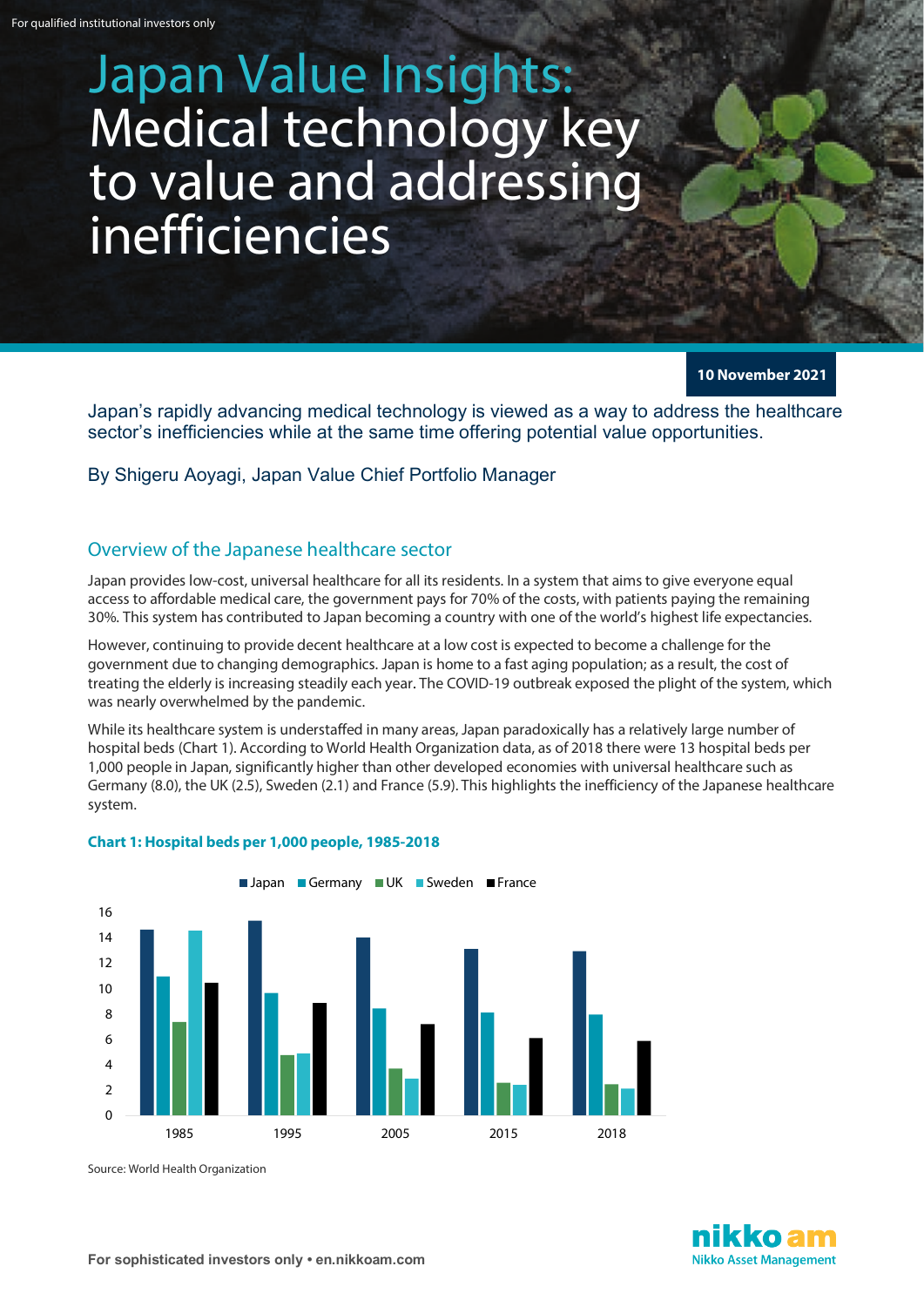Chart 2 highlights what the Japanese view as the ideal characteristics of a healthcare system: high in quality, low in cost and accessible anywhere at any time. These ideals are still being maintained, but just barely. However, upholding them appears to be straining the healthcare system, in particular the medical personnel running it. Going forward, Japan may have to focus on maintaining or raising the quality of its medical treatment while reassessing its commitment to providing low cost and freely accessible healthcare.

#### **Chart 2: The three healthcare system ideals**

## Healthcare system from a patient's point of view

Ideally medical care should be: - High in **quality** - Affordable in **cost** - **Accessible** anywhere at any time

Source: Nikko AM

Despite the system's inefficiencies, at the same time Japanese medical technology is also advancing rapidly. Patients who would have been considered beyond saving as recently as 10 years ago are now able to survive and add many years to their lives while maintaining a certain quality of life thanks to advances in medical technology and medicine. The key to solving the system's inefficiencies can be found in technology, in our view.

# Cancer treatment: An example of how technology can address inefficiencies

The treatment of cancer, the leading cause of death in Japan, shows how technology can address inefficiencies. The blue bar in Chart 3 shows the procedure for cancer patients under the current system. It may vary according to the stage of cancer, but most patients first go through surgery or radiation treatment aimed at the full eradication of the disease. A patient is considered cured if cancer cannot be detected after a period of time following the treatment. However, if the cancer ends up returning, patients go through salvage therapy to prolong their lives. The drugs currently used in salvage therapy not only attack cancerous cells but also damage healthy cells, and patients suffer from strong side effects such as nausea, hair loss and decline in fitness which can shorten their life expectancy.

#### **Chart 3: Traditional cancer treatment**



Source: Nikko AM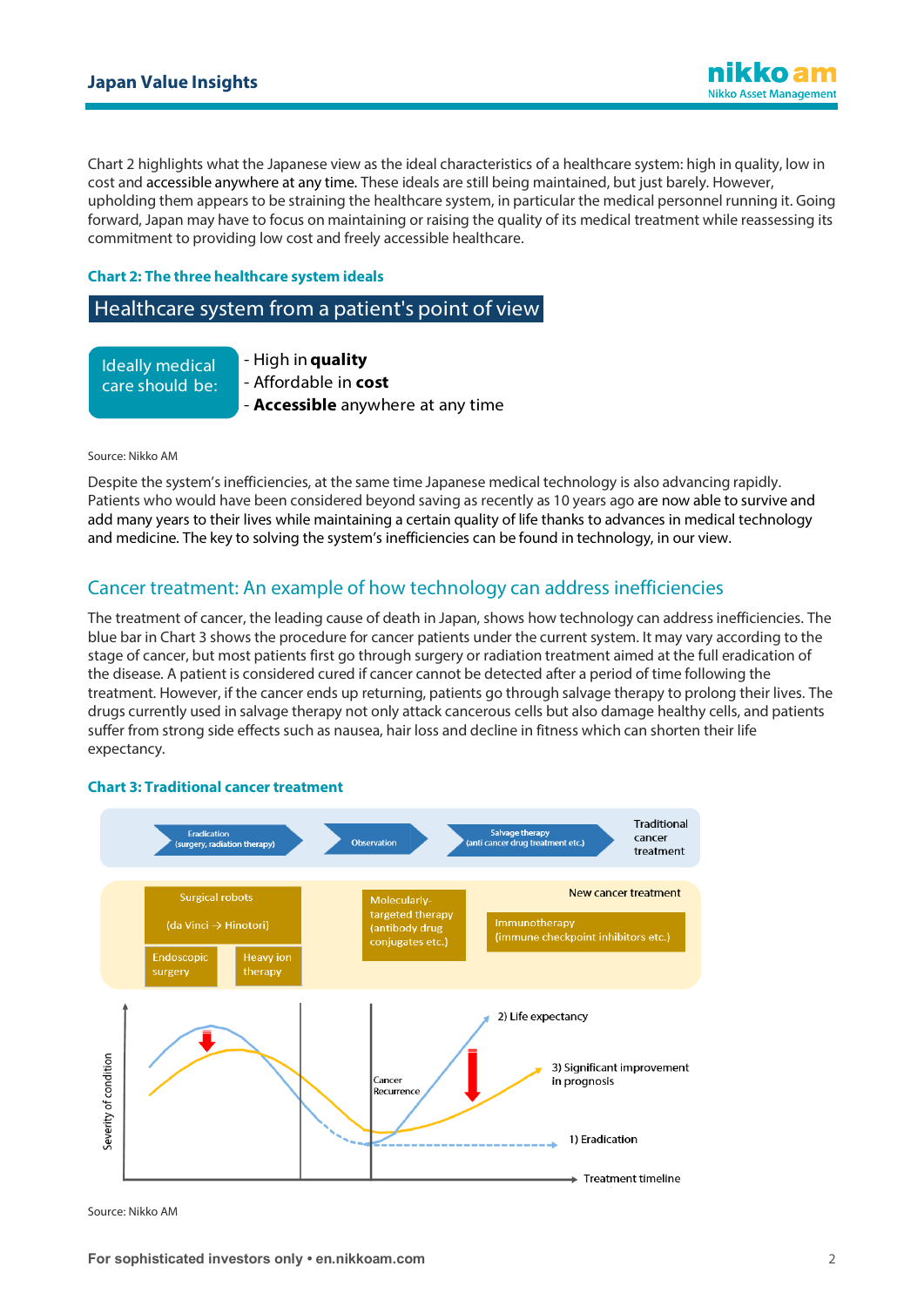The introduction of the latest medical technology to the traditional cancer treatment process has helped extend the lives of patients and improve the quality of their everyday lives. The utilisation of robotic-assisted surgery systems in the eradication stage leads to a significant reduction in cost by easing the strain on medical staff and reducing the time required for surgery and hospitalisation. In the not-so-distant future, advances in technology are expected to allow patients to benefit from innovations such as remotely-operated medical treatment and surgical procedures that remove cancerous cells that were previously inaccessible. And in salvage therapy, we anticipate the introduction of molecularly-targeted therapy, in which drugs specifically target cancer cells, and immunotherapy, which stimulates the body's immune system to fight disease. These treatments are expected to improve the life expectancy of cancer patients; for example, those currently with a two-year life expectancy could live more than 10 years while maintaining a certain quality of life if they are treated with the latest molecularly-targeted therapy, immunotherapy and other treatments.

Robotic-assisted surgery systems, which allow surgeons to perform complex operations with more precision than conventional methods, were initially based on military technology pioneered by the US Navy. As a result, US companies are estimated to hold an 80% share of the global market. US companies have dominated the Japanese surgical robot market ever since the Intuitive Surgical Company's da Vinci Surgical System was introduced in 2000. However, da Vinci's patents are gradually expiring, creating opportunities for new entrants. Currently, the robotic system leading the pack of new entrants is Hinotori, jointly developed by **Kawasaki Heavy Industry** and Sysmex Corporation. Hinotori is operated remotely by a surgeon, who can view 3D images from an endoscope. In August 2020, Hinotori became the first robot-assisted surgery system developed in Japan to receive regulatory approval from the Ministry of Health, Labour and Welfare.

Physicians say that the introduction of Hinotori to hospitals could not have come soon enough. This is because Hinotori can be operated at a fraction of the cost of da Vinci, which can run at JPY 1.8 million per operation—a heavy financial burden for patients even if they only have to pay a part of that cost under the universal healthcare scheme. In addition, doctors are charged an extra JPY 500,000 for an operation just to receive authorization to use da Vinci. Hinotori can reduce healthcare costs for both the government and individuals, ease the strain on understaffed medical personnel and potentially enlarge the surgical robot market. The global market, currently estimated at JPY 650 billion (approximately USD 6 billion), is expected to grow rapidly in the next five years. By 2030 the market's growth could accelerate further if 5G network-linked, remotely operated surgeries become common and if more countries begin adopting robotic-assisted surgery systems.

## **Summary**

Japan will find it difficult to maintain the current healthcare system ideals of quality, cost and accessibility as its population ages rapidly. The healthcare system will have to change to keep up with the demographic shift; this may mean prioritizing the above ideals, but it also presents an opportunity to address and correct the system's inefficiencies. We expect advances in medical technology to play a key role in improving and resolving healthcare system efficiency. Next generation robotic-assisted surgery systems, such as Hinotori, can ease the strain on understaffed medical personnel and greatly reduce the cost of surgery. The surgical robot market is poised to grow significantly, creating opportunities for companies seeking to challenge da Vinci's dominance through innovation. In the future, the development of various therapies and medical robot technologies could play a key role in significantly improving the prognosis and quality of life of patients; we expect such developments to enhance the reputation of the healthcare sector and its associated companies from a social responsibility perspective.

*Reference to individual stocks is for illustration purpose only and does not guarantee their continued inclusion in the strategy's portfolio, nor constitute a recommendation to buy or sell.*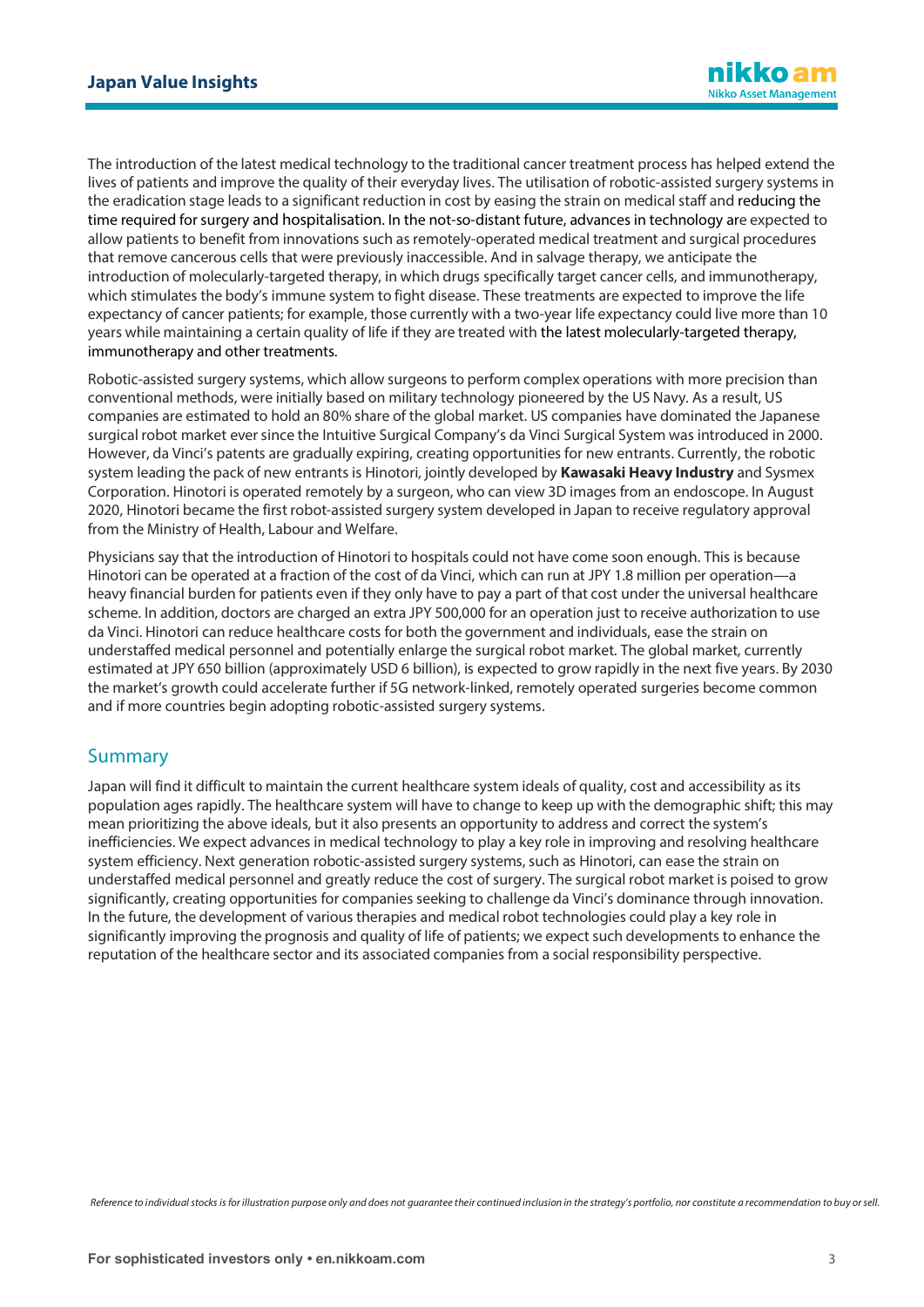**Important Information:** This document is prepared by Nikko Asset Management Co., Ltd. and/or its affiliates (**Nikko AM**) and is for distribution only under such circumstances as may be permitted by applicable laws. This document does not constitute personal investment advice or a personal recommendation and it does not consider in any way the objectives, financial situation or needs of any recipients. All recipients are recommended to consult with their independent tax, financial and legal advisers prior to any investment.

This document is for information purposes only and is not intended to be an offer, or a solicitation of an offer, to buy or sell any investments or participate in any trading strategy. Moreover, the information in this document will not affect Nikko AM's investment strategy in any way. The information and opinions in this document have been derived from or reached from sources believed in good faith to be reliable but have not been independently verified. Nikko AM makes no guarantee, representation or warranty, express or implied, and accepts no responsibility or liability for the accuracy or completeness of this document. No reliance should be placed on any assumptions, forecasts, projections, estimates or prospects contained within this document. This document should not be regarded by recipients as a substitute for the exercise of their own judgment. Opinions stated in this document may change without notice.

In any investment, past performance is neither an indication nor guarantee of future performance and a loss of capital may occur. Estimates of future performance are based on assumptions that may not be realised. Investors should be able to withstand the loss of any principal investment. The mention of individual securities, sectors, regions or countries within this document does not imply a recommendation to buy or sell. Nikko AM accepts no liability whatsoever for any loss or damage of any kind arising out of the use of all or any part of this document, provided that nothing herein excludes or restricts any liability of Nikko AM under applicable regulatory rules or requirements. All information contained in this document is solely for the attention and use of the intended recipients. Any use beyond that intended by Nikko AM is strictly prohibited.

**Japan**: The information contained in this document pertaining specifically to the investment products is not directed at persons in Japan nor is it intended for distribution to persons in Japan. Registration Number: Director of the Kanto Local Finance Bureau (Financial Instruments firms) No. 368 Member Associations: The Investment Trusts Association, Japan/Japan Investment Advisers Association.

**United Kingdom and rest of Europe**: This document is communicated by Nikko Asset Management Europe Ltd, which is authorised and regulated in the United Kingdom by the Financial Conduct Authority (the FCA) (FRN 122084). This document constitutes a financial promotion for the purposes of the Financial Services and Markets Act 2000 (as amended) (FSMA) and the rules of the FCA in the United Kingdom, and is directed at professional clients as defined in the FCA Handbook of Rules and Guidance.

**United States**: This document may not be duplicated, quoted, discussed or otherwise shared without prior consent. Any offering or distribution of a Fund in the United States may only be conducted via a licensed and registered broker-dealer or a duly qualified entity. Nikko Asset Management Americas, Inc. is a United States Registered Investment Adviser.

**Singapore**: This document is for information to institutional investors as defined in the Securities and Futures Act (Chapter 289), and intermediaries only. Nikko Asset Management Asia Limited (Co. Reg. No. 198202562H) is regulated by the Monetary Authority of Singapore.

**Hong Kong**: This document is for information to professional investors as defined in the Securities and Futures Ordinance, and intermediaries only. The contents of this document have not been reviewed by the Securities and Futures Commission or any regulatory authority in Hong Kong. Nikko Asset Management Hong Kong Limited is a licensed corporation in Hong Kong.

**New Zealand**: This document is issued in New Zealand by Nikko Asset Management New Zealand Limited (Company No. 606057, FSP22562). It is for the use of wholesale clients, researchers, licensed financial advisers and their authorised representatives only.

**Kingdom of Bahrain**: The document has not been approved by the Central Bank of Bahrain which takes no responsibility for its contents. No offer to the public to purchase the Strategy will be made in the Kingdom of Bahrain and this document is intended to be read by the addressee only and must not be passed to, issued to, or shown to the public generally.

**Kuwait**: This document is not for general circulation to the public in Kuwait. The Strategy has not been licensed for offering in Kuwait by the Kuwaiti Capital Markets Authority or any other relevant Kuwaiti government agency. The offering of the Strategy in Kuwait on the basis a private placement or public offering is, therefore, restricted in accordance with Decree Law No. 7 of 2010 and the bylaws thereto (as amended). No private or public offering of the Strategy is being made in Kuwait, and no agreement relating to the sale of the Strategy will be concluded in Kuwait. No marketing or solicitation or inducement activities are being used to offer or market the Strategy in Kuwait.

**Kingdom of Saudi Arabia**: This document is communicated by Nikko Asset Management Europe Ltd (Nikko AME), which is authorised and regulated by the Financial Services and Markets Act 2000 (as amended) (FSMA) and the rules of the Financial Conduct Authority (the FCA) in the United Kingdom (the FCA Rules). This document should not be reproduced, redistributed, or sent directly or indirectly to any other party or published in full or in part for any purpose whatsoever without a prior written permission from Nikko AME.

This document does not constitute investment advice or a personal recommendation and does not consider in any way the suitability or appropriateness of the subject matter for the individual circumstances of any recipient. In providing a person with this document, Nikko AME is not treating that person as a client for the purposes of the FCA Rules other than those relating to financial promotion and that person will not therefore benefit from any protections that would be available to such clients.

Nikko AME and its associates and/or its or their officers, directors or employees may have or have had positions or material interests, may at any time make purchases and/or sales as principal or agent, may provide or have provided corporate finance services to issuers or may provide or have provided significant advice or investment services in any investments referred to in this document or in related investments. Relevant confidential information, if any, known within any company in the Nikko AM group or Sumitomo Mitsui Trust Holdings group and not available to Nikko AME because of regulations or internal procedure is not reflected in this document. The investments mentioned in this document may not be eligible for sale in some states or countries, and they may not be suitable for all types of investors.

**Oman**: The information contained in this document nether constitutes a public offer of securities in the Sultanate of Oman as contemplated by the Commercial companies law of Oman (Royal decree 4/74) or the Capital Markets Law of Oman (Royal Decree80/98, nor does it constitute an offer to sell, or the solicitation of any offer to buy non-Omani securities in the Sultanate of Oman as contemplated by Article 139 of the Executive Regulations to the Capital Market law (issued by Decision No. 1/2009). This document is not intended to lead to the conclusion of any contract of whatsoever nature within the territory of the Sultanate of Oman.